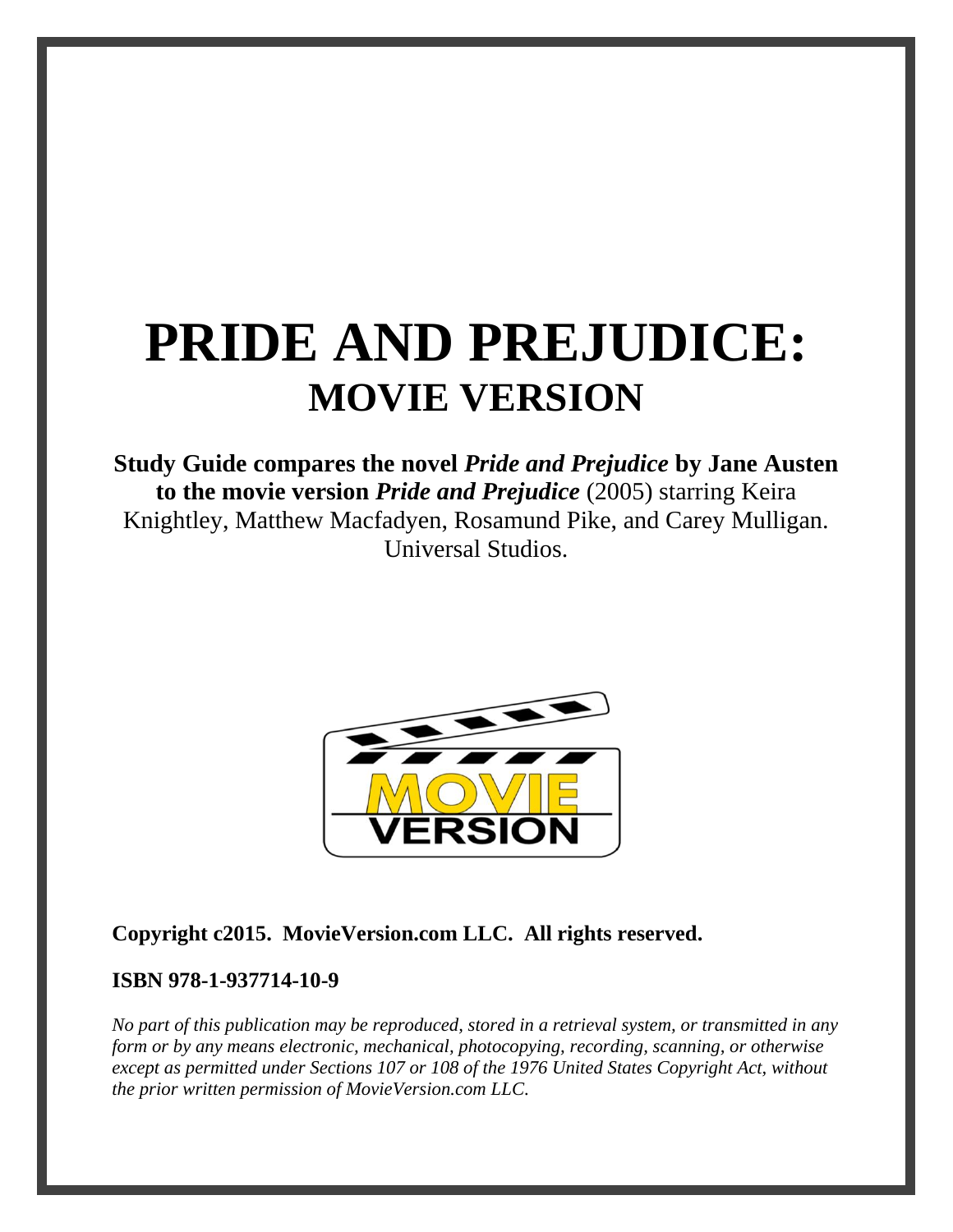#### *SAMPLE PRIDE AND PREJUDICE***: MOVIE VERSION**

# **THE MOVIE VERSION OF** *PRIDE AND PREJUDICE* **IS NOT LIKE THE BOOK by Jane Austen**

**RECOMMENDED MOVIE:** *Pride and Prejudice* (2005) starring Keira Knightley, Matthew Macfadyen, Rosamund Pike, and Carey Mulligan. Universal Studios. This is as good a movie as any of the novel. Even though the movie omits 16 chapters of the book, it still covers the main plot lines and characters fairly accurately. The movie combines chapters into a single scene so the plot moves faster in the movie than it does in the book.

### **HOW ACCURATE IS THE MOVIE VERSION OF THE BOOK?**

Plot: XXXXXX Characters: XXXXXX Setting: XXXXXX Structure: XXXXXX Symbols: XXXXXX Theme: XXXXXX

# **WHAT'S IN THE BOOK THAT'S NOT IN THE MOVIE?**

Louisa Hurst, Mr. Hurst, Maria Lucas, Mr. Denny, Colonel and Mrs. Forster, Elizabeth's two refusals to dance with Mr. Darcy, Elizabeth's dances with Mr. Collins, two drawing room scenes, one dance scene, two dinners at Lady Catherine's, Mr. Bingley's visits and dinners with the Bennets, Elizabeth's playing the piano and singing, Maria Lucas and her father's visit to the parsonage with Elizabeth, letters from Caroline Bingley to Jane Bennet, Mr. Bingley's sisters at Pemberly when Elizabeth visits, Mr. Collins's advice to disown Lydia and Mr. Wickham

#### **WHAT'S IN THE MOVIE THAT'S NOT IN THE BOOK?**

Mr. Darcy's kissing Elizabeth, a pig, cows and other livestock and a hay barn at the Bennets' home, Mr. Bingley's proposal, Mr. Darcy's declaration of love in a rainstorm, Lady Catherine's late-night visit to Longbourn, Elizabeth's coldness to Mr. Wickham after his marriage, scenes by lakes and rivers, the final movie scene between Elizabeth and Mr. Darcy

#### **WHAT'S THE SAME?**

The romances (Mr. Bingley and Jane Bennet, Mr. Darcy and Elizabeth Bennet, Lydia and Mr. Wickham), Lady Catherine's attempt to break up Mr. Darcy and Elizabeth, Mr. Darcy's attempt to break up Mr. Bingley and Jane, Jane's illness while visiting Netherfield, Elizabeth's walk in the mud to Netherfield, the Bingley sisters' ridicule of Elizabeth and the Bennet family, Elizabeth's marriage to Mr. Darcy, Jane's marriage to